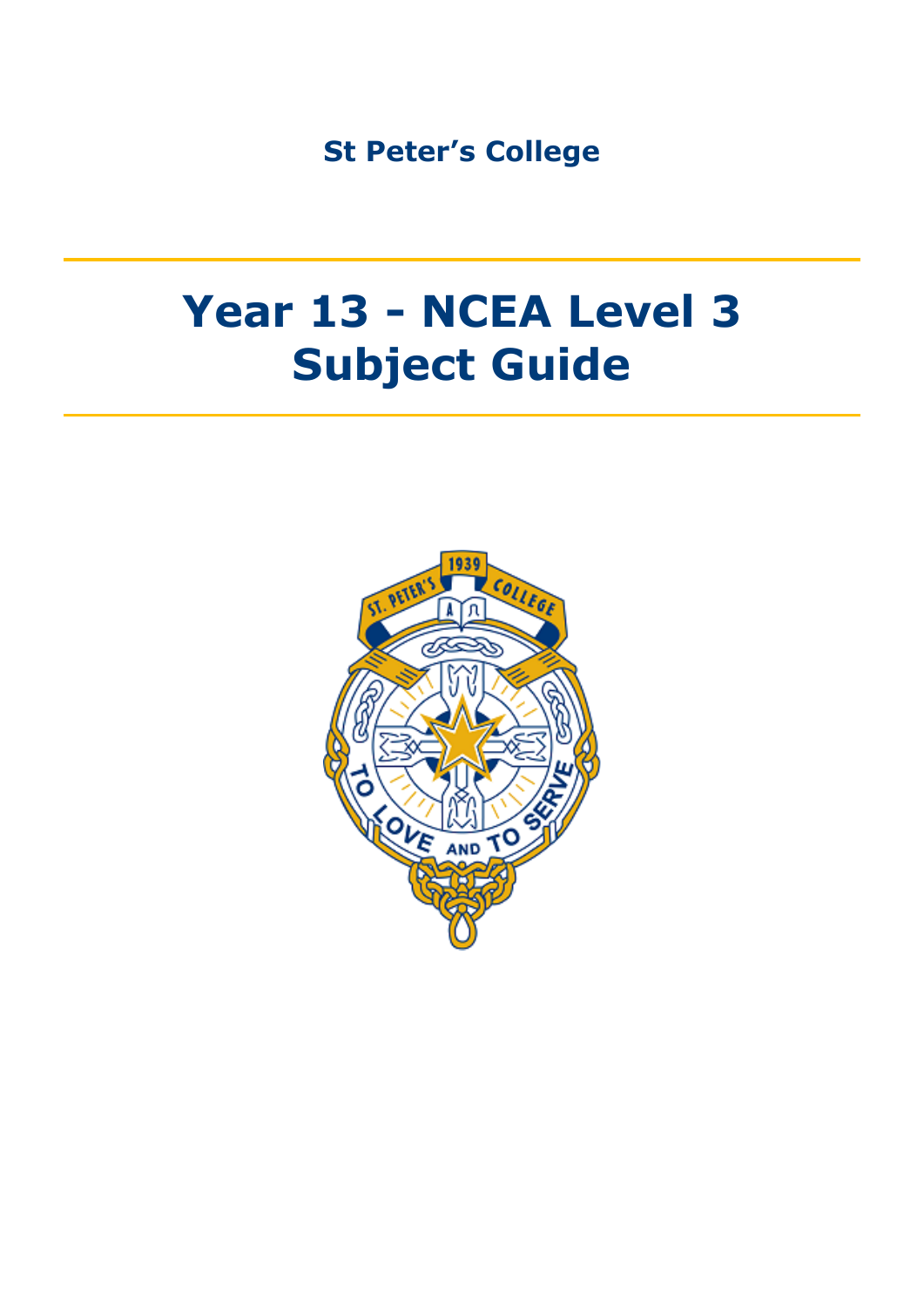# **Table of Contents**

| NCEA Level 3 Compulsory Subject Outline 3 - 4 |  |
|-----------------------------------------------|--|
|                                               |  |
|                                               |  |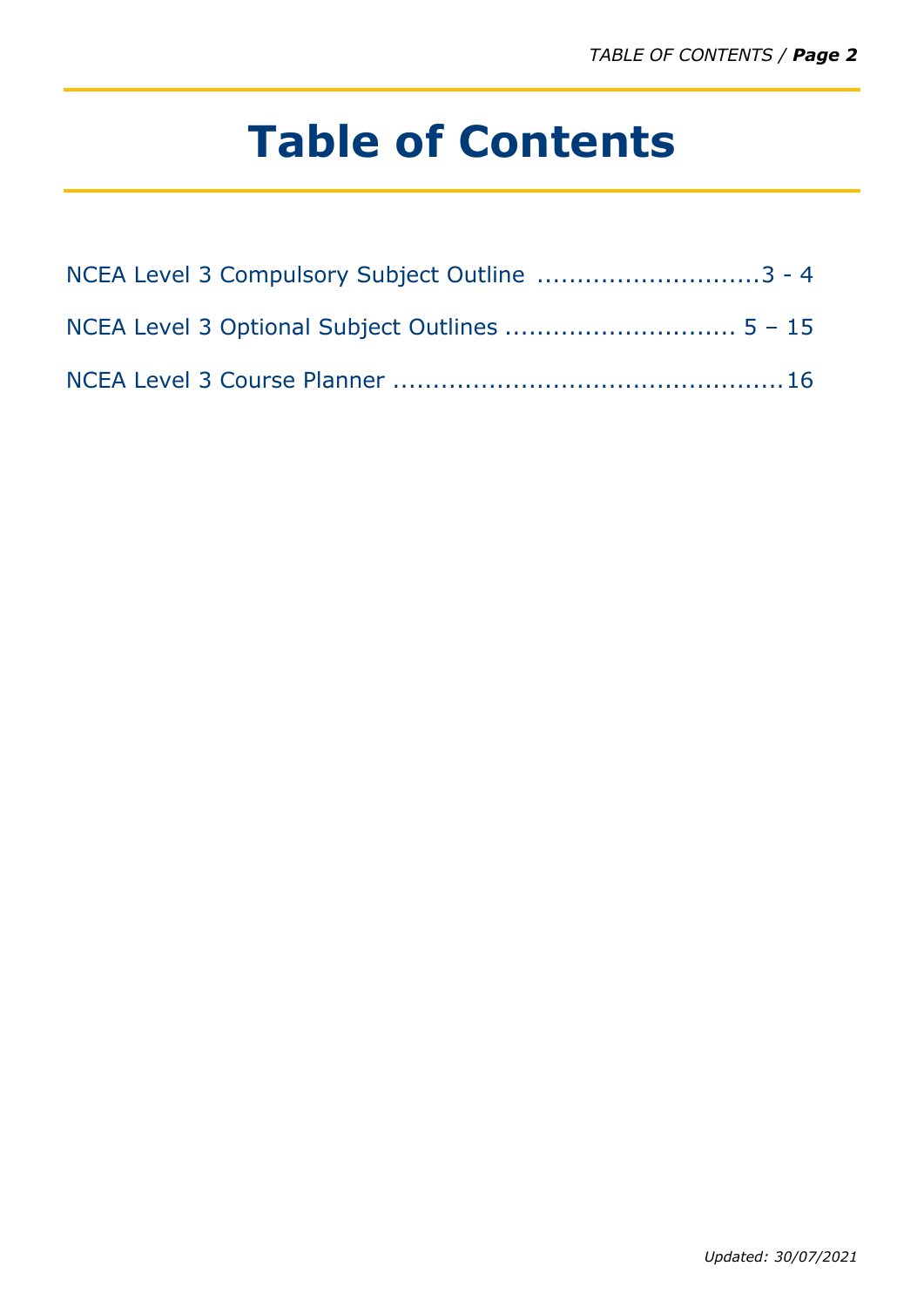### **NCEA LEVEL 3 COMPULSORY SUBJECT OUTLINE**

### **THEOLOGY & PHILOSOPHY FACULTY**

**Head of Faculty: Dr Daniel Stollenwerk [dstollenwerk@st-peters.school.nz](mailto:dstollenwerk@st-peters.school.nz)**

### **Level 3: Theology & Philosophy**

| <b>CREDITS</b>                                                                                                                                                                                                                                                                                                                                                                                                                                                                                                                       | <b>COURSE COSTS</b> |  |
|--------------------------------------------------------------------------------------------------------------------------------------------------------------------------------------------------------------------------------------------------------------------------------------------------------------------------------------------------------------------------------------------------------------------------------------------------------------------------------------------------------------------------------------|---------------------|--|
| 24 (Internal)                                                                                                                                                                                                                                                                                                                                                                                                                                                                                                                        | \$16                |  |
| <b>ENTRY REQUIREMENTS: 12 Credits from Level 2 NCEA Theology and Philosophy or</b><br>successful completion of year 12 CIE PreU or 12 CIE SPC or permission from the Head<br>of Faculty or the Deputy Headmaster Curriculum                                                                                                                                                                                                                                                                                                          |                     |  |
| <b>COURSE DESCRIPTION</b>                                                                                                                                                                                                                                                                                                                                                                                                                                                                                                            |                     |  |
| At Level 3, the Theology and Philosophy department offers 4 achievement standards,<br>each worth 6 credits, each assessed internally.<br>Either the book of Genesis or the Book of Revelation takes centre stage in the first<br>standard comparing the literalist and historical-critical interpretations of such famous<br>stories as creation, the fall and the flood or such symbols as the beast, 666 and the<br>seventh seal. In the second students look at the Catholic Church's understanding of<br>the ethics of Abortion. |                     |  |

The third standard explores the founding of the Catholic Church in Aotearoa New Zealand and the effect it has had on society today while the last compares and contrasts Christian and secular worldviews.

### **Year 13 NCEA: Waikato / RS Scholarship CREDITS COURSE COSTS**  $N/A$   $\uparrow$  \$16 **ENTRY REQUIREMENTS:** Students must fulfill an SPC requirement of 24 RS Excellence credits in Year 12 to apply. They must also apply to and be accepted by the University of Waikato whose minimum requirements for CIE are 170 points; for NCEA are Level 2 Merit Endorsement (50 credits at Merit or above). **COURSE DESCRIPTION**

St Peter's College has teamed up with the University of Waikato to offer students a first-year university correspondence paper in Moral Philosophy. Coordinated and led by a teacher from St Peter's College, students begin the two-term course by studying contemporary ethical theories: Utilitarianism, Deontology/Kantian Ethics and Virtue Ethics. They then progress to debates in applied ethics including euthanasia, abortion, animal rights, privacy, the justification of criminal punishment, genetic enhancement, pornography and freedom of expression.

Students submit three research essays online, demonstrating both understanding and critical philosophical engagement with one moral theory and two issues in applied ethics. They are also assessed once a week for their willingness and ability to discuss and debate these topics rationally in class.

When the University of Waikato course finishes near the end of Term 2, students immediately begin preparation for the Religious Studies Scholarship exam to be taken at the end of the year. Each year the theme for RS Scholarship changes. In 2020 the theme was "Great Thinkers and Religion".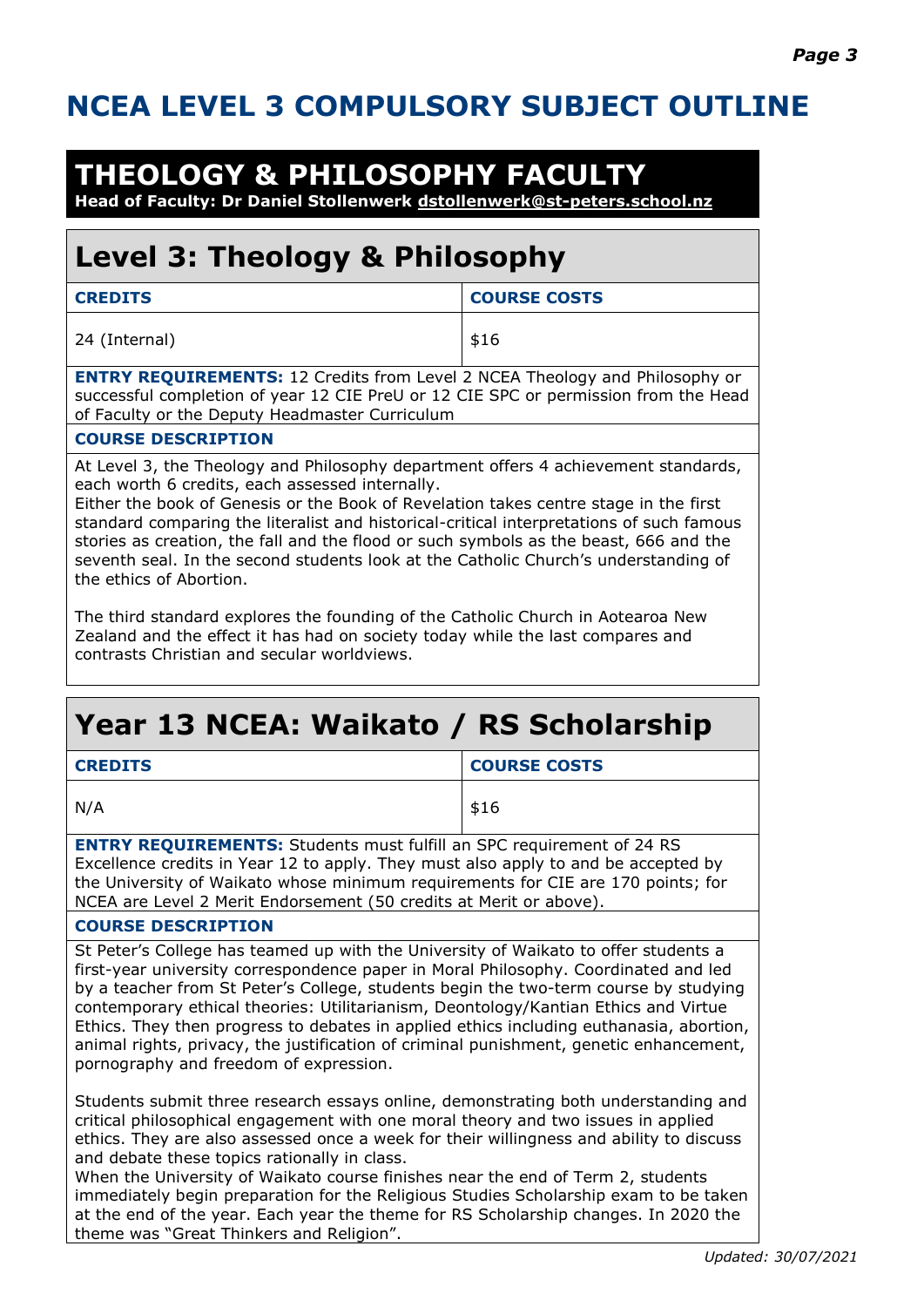### **ENGLISH FACULTY**

**Head of Faculty: Mr Stacy Humpage: [shumpage@st-peters.school.nz](mailto:shumpage@st-peters.school.nz)**

### **Level 3: English**

| <b>CREDITS</b>                                                                            | <b>COURSE COSTS</b> |  |
|-------------------------------------------------------------------------------------------|---------------------|--|
| 25 (17 Internal/8 External)                                                               | \$15                |  |
| <b>ENTRY REQUIREMENTS: 14 credits in Level 2 English</b>                                  |                     |  |
| <b>COURSE DESCRIPTION</b>                                                                 |                     |  |
| Where Level 2 English sought to give students an understanding of techniques and concepts |                     |  |

through analysis, Level 3 demands that the students begin to become critically analytical and appreciative of concepts. Level 3 English is designed to equip students with a range of tools that will prepare them for life at tertiary level. To be successful in this course students need to be selfmanaging and highly motivated. By the end of this course students will feel confident in their ability to interact and process the information that faces them once they leave school.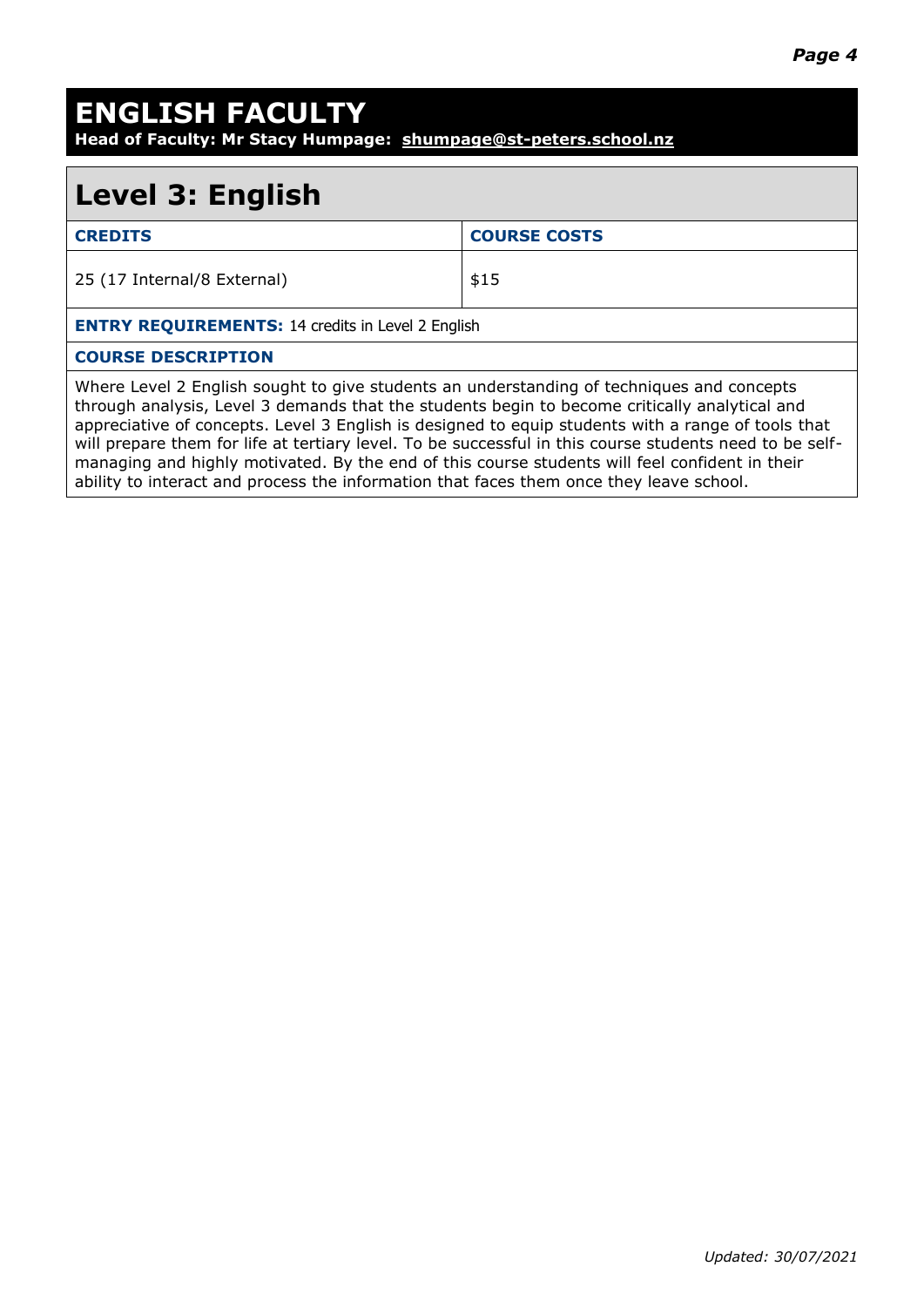### **NCEA LEVEL 3 OPTIONAL SUBJECT OUTLINES: STUDENTS MUST CHOOSE FOUR SUBJECTS**

### **ACCOUNTING FACULTY**

**Head of Faculty: Mrs Denise Trent, [dtrent@st-peters.school.nz](mailto:dtrent@st-peters.school.nz)**

### **Level 3: Accounting**

| <b>CREDITS</b>                | <b>COURSE COSTS</b> | <b>LEADS INTO</b>                                               |
|-------------------------------|---------------------|-----------------------------------------------------------------|
| 22 (13 Internal / 9 External) | Course Book \$35    | Tertiary education as this is a<br>university approved subject. |

**ENTRY REQUIREMENTS:** 10 credits in Level 2 Accounting including one external or approval from the Head of Faculty

#### **COURSE DESCRIPTION**

This syllabus challenges boys to develop their financial skills to a higher degree than that has been learned across the Level 2 Accounting course. Level 3 is a natural progression from Level 2 with a development of skills that integrate directly with level one Commerce University courses. Students will manage the financial affairs of individuals, whanau, and small, medium and large entities, including companies to enable internal and external users to make effective and ethical decisions. Pupils will also make use of appropriate communication tools and skills to process, report, and interpret information using various Accounting systems and methods of processing Accounting data. Level 3 Accounting is very practical, and a number of the assessments require students to be financial and managerial advisers in a variety of modern economic and business contexts. The Level 3 Accounting course consists of the following Achievement Standards which are a mixture of written reports and calculations:

#### **Achievement Standard 3.6 (Internal) – Job Cost Subsystems**

Demonstrate understanding of a job cost subsystem for an entity

#### **Achievement Standard 3.2 (Internal) – Partnerships**

Demonstrate understanding of accounting for partnerships

#### **Achievement Standard 3.4 (Internal) – Report preparing**

Prepare a report for an external user that interprets the annual report of a New Zealand reporting entity

#### **Achievement Standard 3.5 (External) – Management Accounting**

Demonstrate understanding of management accounting to inform decision making.

#### **Achievement Standard 3.3 (External) – Preparing Financial Information**

Demonstrate understanding of company financial statement preparation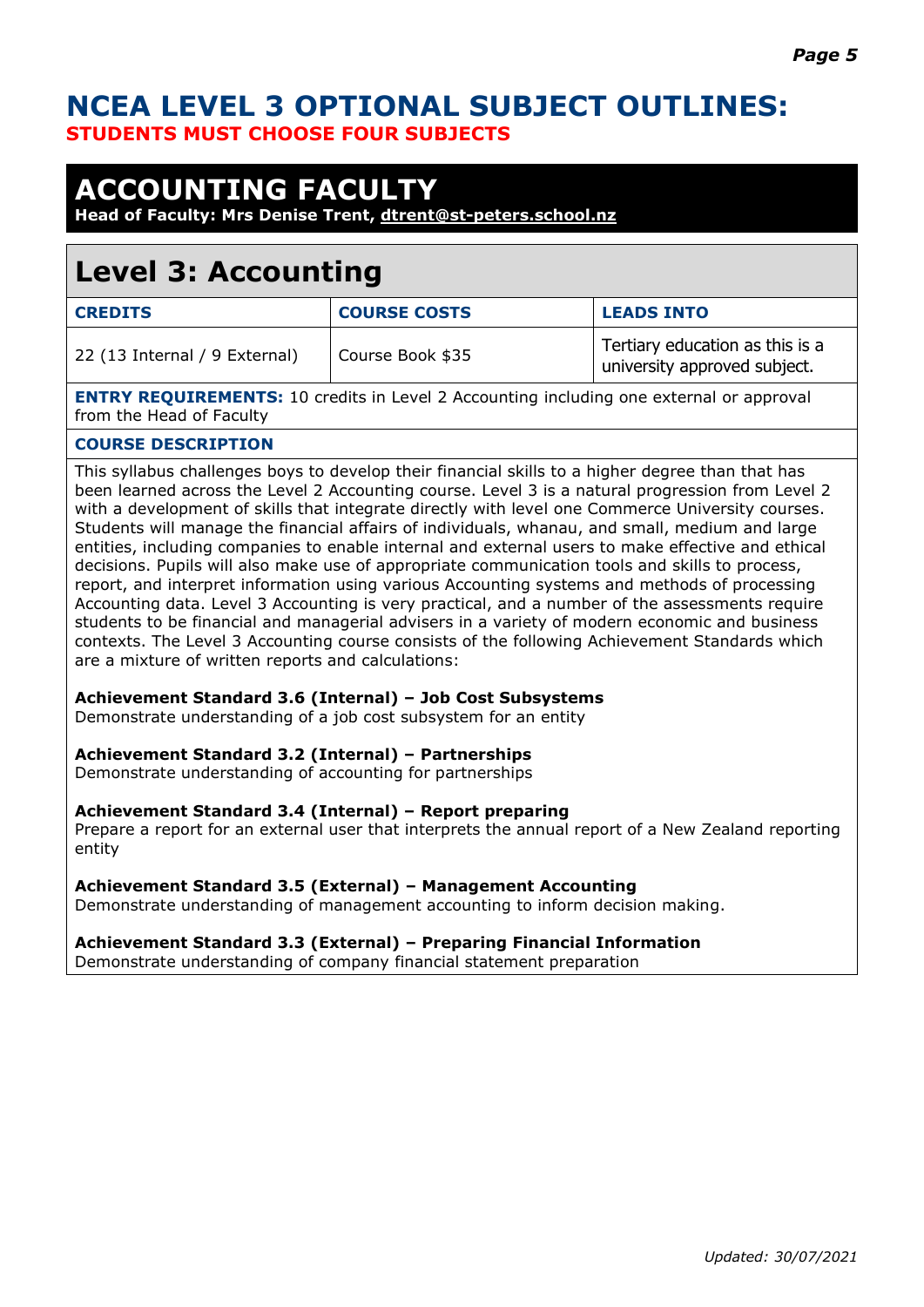### **ART FACULTY Head of Faculty: Ms Nichola Barnden: [nbarnden@st-peters.school.nz](mailto:nbarnden@st-peters.school.nz)**

### **Level 3: Design**

| <b>CREDITS</b>                | <b>COURSE COSTS</b>              |
|-------------------------------|----------------------------------|
| 22 (8 Internal / 14 External) | \$150 materials and printing fee |
|                               |                                  |

#### **ENTRY REQUIREMENTS:** at least 14 Credits in Level 2 Design including the external

#### **COURSE DESCRIPTION**

Students investigate a range of traditional and contemporary design approaches initially before selecting their preferred approach for further investigation. Research is used to inform own work that systematically develops, clarifies, extends, and regenerates ideas through a drawing study and a body of original work. Level Three builds on the skills and understanding learnt in Level Two. The emphasis at this level is to create work that shows a depth of understanding and centres around independent learning. The two internals are project based and the external is a three panel folio submission.

### **Level 3: Painting**

| <b>CREDITS</b>                | <b>COURSE COSTS</b>                                       |
|-------------------------------|-----------------------------------------------------------|
| 22 (8 Internal / 14 External) | \$90 materials fee and printing fee + Art<br>Painting Kit |

**ENTRY REQUIREMENTS:** at least 14 Credits in Level 2 Design including the external

#### **COURSE DESCRIPTION**

Students investigate a range of traditional and contemporary painting approaches initially before selecting their preferred approach for further investigation. Research is used to inform own work that systematically develops, clarifies, extends, and regenerates ideas through a drawing study and a body of original work. Level Three builds on the skills and understanding learnt in Level Two. The emphasis at this level is to create work that shows a depth of understanding and centres around independent learning. The two internals are project based and the external is a three panel folio submission.

### **Level 3: Photography**

| <b>CREDITS</b>                | <b>COURSE COSTS</b>                             |
|-------------------------------|-------------------------------------------------|
| 22 (8 Internal / 14 External) | $$150$ materials and printing fee + DSLR camera |

#### **ENTRY REQUIREMENTS:** at least 14 Credits in Level 2 Design including the external

#### **COURSE DESCRIPTION**

Students investigate a range of traditional and contemporary photography approaches initially before selecting their preferred approach for further investigation. Research is used to inform own work that systematically develops, clarifies, extends, and regenerates ideas through a drawing study and a body of original work. Level Three builds on the skills and understanding learnt in Level Two. The emphasis at this level is to create work that shows a depth of understanding and centres around independent learning. The two internals are project based and the external is a three panel folio submission.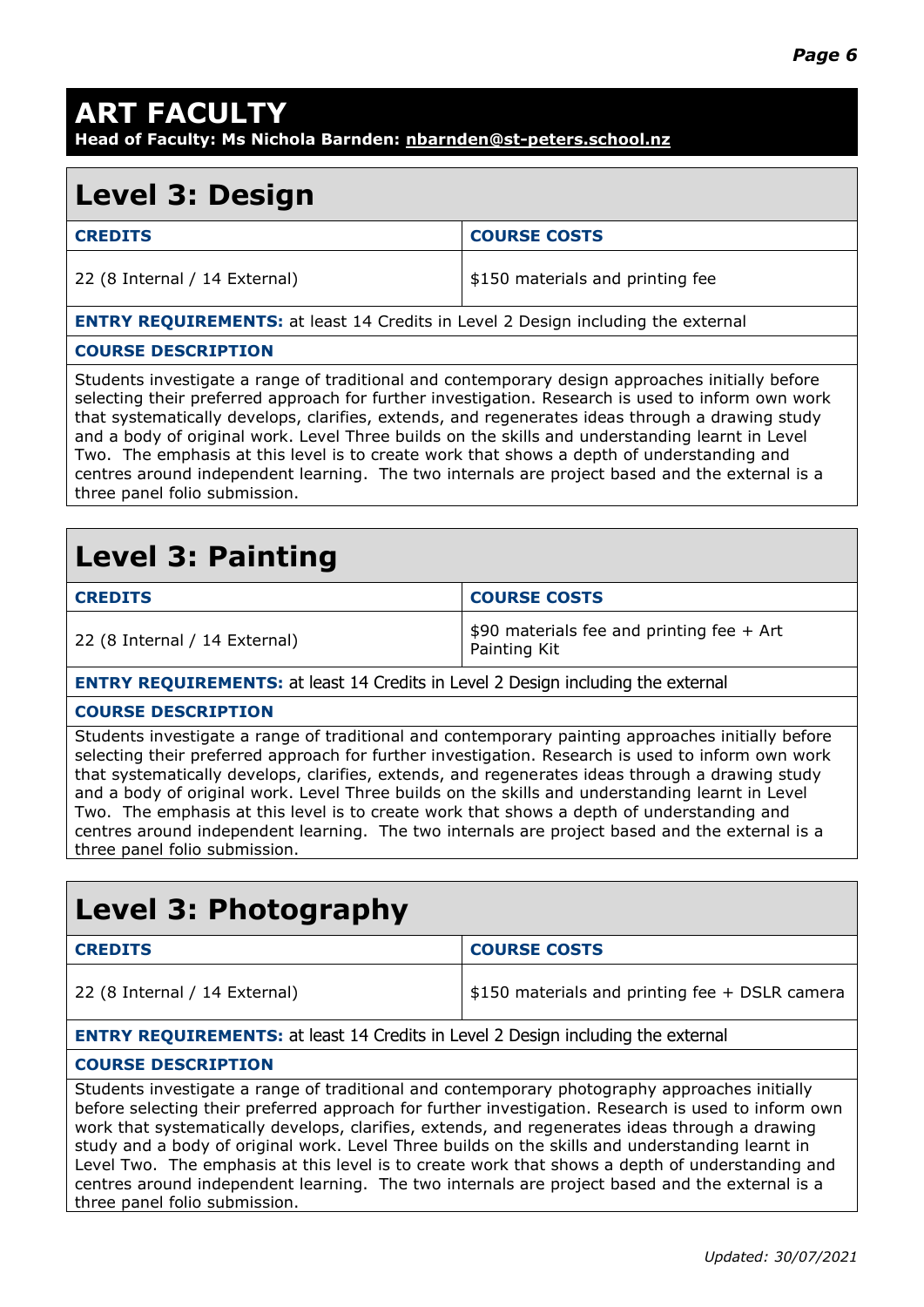## **COMMERCE FACULTY**

**Head of Faculty: Mr Steve Rewcastle: [srewcastle@st-peters.school.nz](mailto:srewcastle@st-peters.school.nz)**

### **Level 3: Business Studies**

| <b>CREDITS</b>                | <b>COURSE COSTS</b> |
|-------------------------------|---------------------|
| 25 (21 Internal / 4 External) | Nil                 |

**ENTRY REQUIREMENTS:** : 14 credits in Business Studies, Maths or English NCEA Level 2; or at the discretion of the Head of Faculty

#### **COURSE DESCRIPTION**

The context of this course is large global businesses. The study of business is about how individuals and groups of people organise, plan, and act to create and develop goods and services to satisfy customers. Business is influenced by and impacts on the cultural, ethical, environmental, political, and economic conditions of the day. Issues such as sustainability, citizenship, enterprise, and globalisation are central to both business and the study of business.

The knowledge and skills gained in business studies, and exposure to enterprise culture, can help shape "creative, energetic, and enterprising" young people who will contribute to New Zealand's economic future. In business studies, students develop their understanding of business theory and practices in a range of relevant contexts, through experiential as well as theoretical approaches to learning. Business studies has natural links to the social sciences learning area. Contexts for business can also be drawn from other learning areas, such as technology. Topics covered include: marketing, management and human resources.

### **Level 3: Economics**

| <b>CREDITS</b>                 | <b>COURSE COSTS</b> |
|--------------------------------|---------------------|
| 24 (10 Internal / 14 External) | 535 (Course Book)   |

**ENTRY REQUIREMENTS:** 14 Credits in Level 2 Economics, English or Mathematics

#### **COURSE DESCRIPTION**

Students will study basic economic concepts and principles, and their application to current issues; the interrelationships between economic, social and political events; resource allocation via the market system and the public sector; aggregate economic activity and policy. Students will develop their learning through discussion and study of economic literature. This is a self-contained course and while completion of Level Two Economics is preferable, it is not essential and students with satisfactory grades in Level 2 English and/or Mathematics may study Level 3 Economics.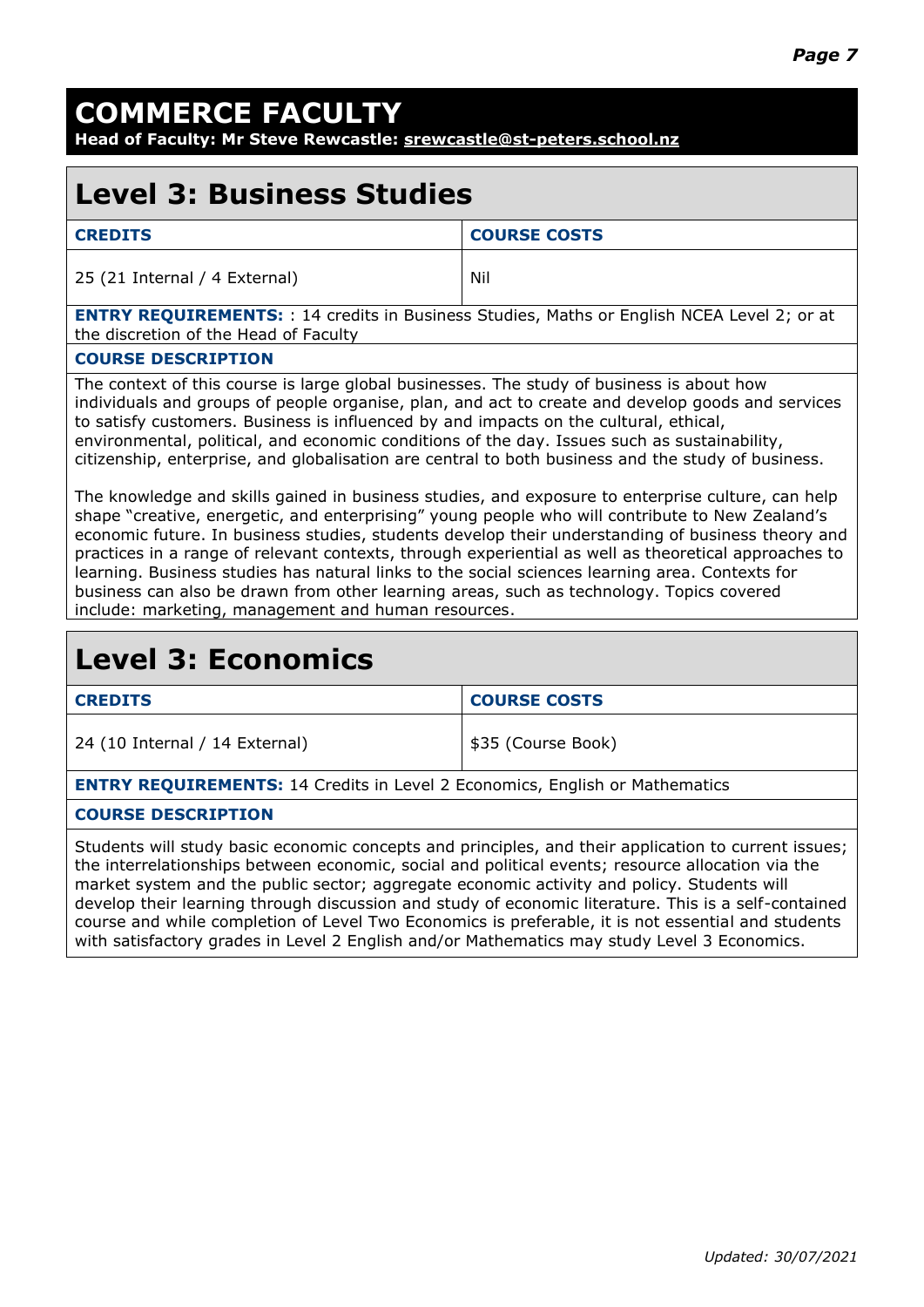## **ENGLISH FACULTY**

**Head of Faculty: Mr Stacy Humpage: [shumpage@st-peters.school.nz](mailto:shumpage@st-peters.school.nz)**

### **Level 3: English International (ESOL)**

| <b>CREDITS</b>                                                                                                                                       | <b>COURSE COSTS</b>                                                                                                                                                                                                                |
|------------------------------------------------------------------------------------------------------------------------------------------------------|------------------------------------------------------------------------------------------------------------------------------------------------------------------------------------------------------------------------------------|
| 20 Level 2 English/English Language or Level 4<br>EAP credits (approximately). The course of<br>study depends on ability and numbers of<br>students. | Nil but students will need to buy the<br>recommended Grammar Text they will use in all<br>years they study at St Peter's College.<br>Details available from their ESOL teacher and<br>the book is for sale at the stationery shop. |

**ENTRY REQUIREMENTS:** Intermediate English

#### **COURSE DESCRIPTION**

Year 13 English International is focused on the transition of English Language Learners to tertiary study. Along with fluency in English they develop confidence in conceptual and critical thinking skills. This course is designed to allow students to study toward the literacy credits necessary for University Entrance. It also prepares them with key skills needed for achieving success at university.

### **Level 3: Media Studies**

| u,<br>P. |  |
|----------|--|
|----------|--|

**CREDITS COURSE COSTS**

20 (16 Internal / 4 External)

**ENTRY REQUIREMENTS:** 14 Credits at Level 2 English and a minimum of an Achieved in the 'Visual Text' External

#### **COURSE DESCRIPTION**

This course is for students who are interested in gaining a wider understanding of the technical and social aspects of Media. This includes analytical viewing and deconstruction of texts, as well as creation of a short film. Students will become familiar with the detailed processes of Media and the huge role and impact Media has on wider society. Students will be required to do more than simply observe; they will need to consider how a media text is constructed, the message it is sending and how different critical lenses could be applied to it. The course offers students opportunities to gain a range of Level 3 Internal and External credits.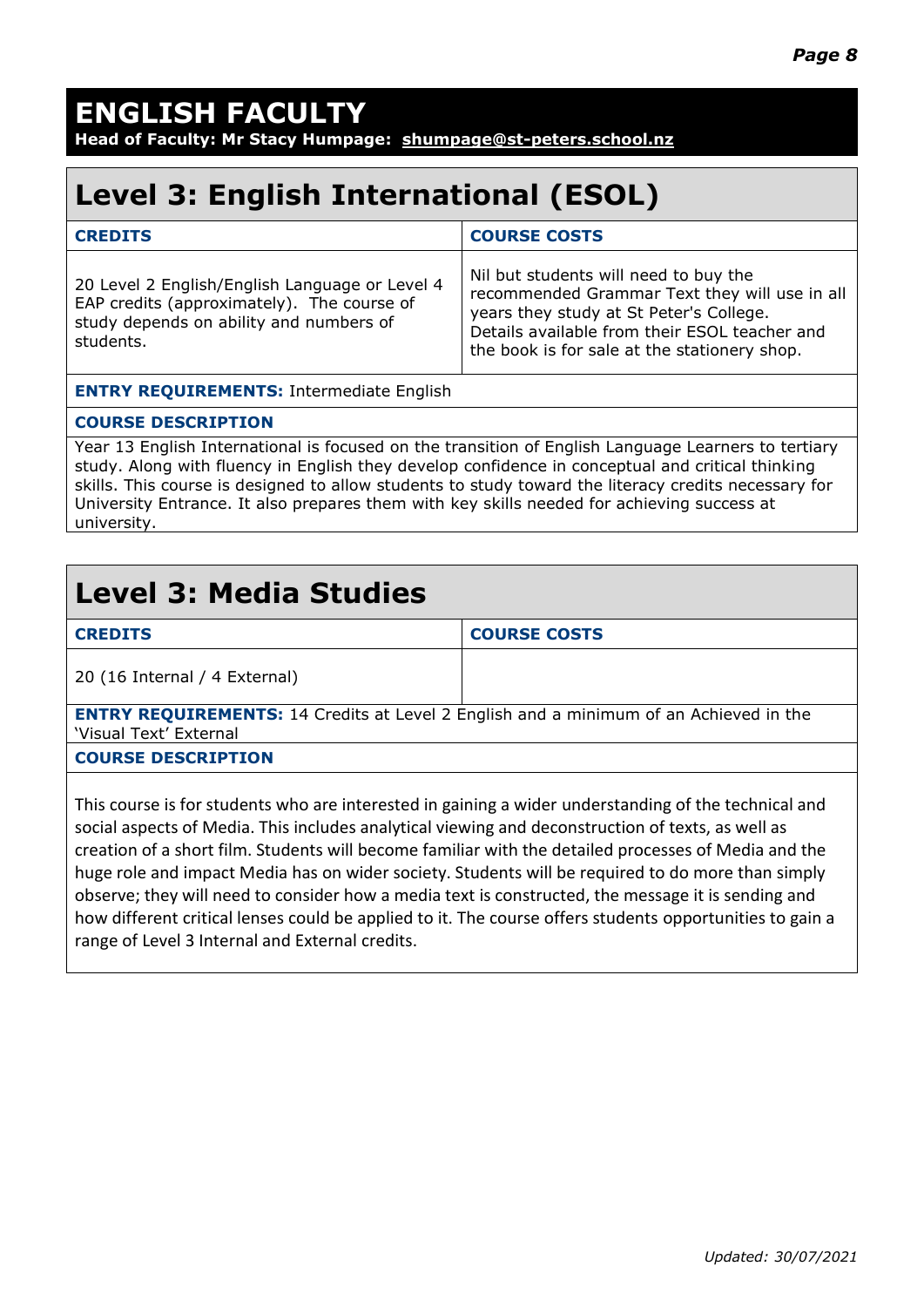## **HUMANITIES FACULTY**

**Head of Faculty Mr Jakub Kalinowski: [jkalinowski@st-peters.school.nz](mailto:jkalinowski@st-peters.school.nz)**

### **Level 3: Geography**

| <b>CREDITS</b>                | <b>COURSE COSTS</b>                                          |
|-------------------------------|--------------------------------------------------------------|
| 22 (14 Internal / 8 External) | Geography Skills for NCEA Level 3 workbook by<br>Justin Peat |

**ENTRY REQUIREMENTS:** 14 Credits in Level 2 Geography or 14 Credits in Level 2 English

#### **COURSE DESCRIPTION**

Geography is the study of the environment as the home of people. It seeks to interpret the world and how it changes over time – past, present, and future. It explores the relationships and connections between people and both natural and cultural environments. Geography investigates the ways in which features are arranged on the earth's surface. It describes and explains the patterns and processes that create them. Students learn to think spatially and use maps, visual images and new technologies to obtain, present and analyse information. The topics covered include: Cultural processes – Tourism, geographic skills, Human Trafficking, significant events, global issues and a comprehensive geographic research component.

### **Level 3: History**

| <b>CREDITS</b>                 | <b>COURSE COSTS</b> |
|--------------------------------|---------------------|
| 25 (15 Internal / 10 External) | Nil                 |

**ENTRY REQUIREMENTS:** 14 credits in Level 2 History or English

#### **COURSE DESCRIPTION**

This course builds upon the foundations of Level 1 and Level 2 History. Both the internal and external assessments are of a similar nature to the Level 2 History course, but require a substantial understanding of historical themes such as 'causes and consequences', 'historical trends and forces', and 'perspectives of contested historical events'. The depth of thinking, writing and organisation of information is of a high standard, designed to equip students for further tertiary study.

A thorough understanding of historical sources, their advantages, limitations and usefulness towards historical study is also undertaken. Key themes and contexts are chosen each year and relate to contested events in history. Various contexts are studied and explored in depth to provide a broad coverage for senior History students. This course also links in well with Scholarship History, which is theme-based and explores a decontextualised theme each year.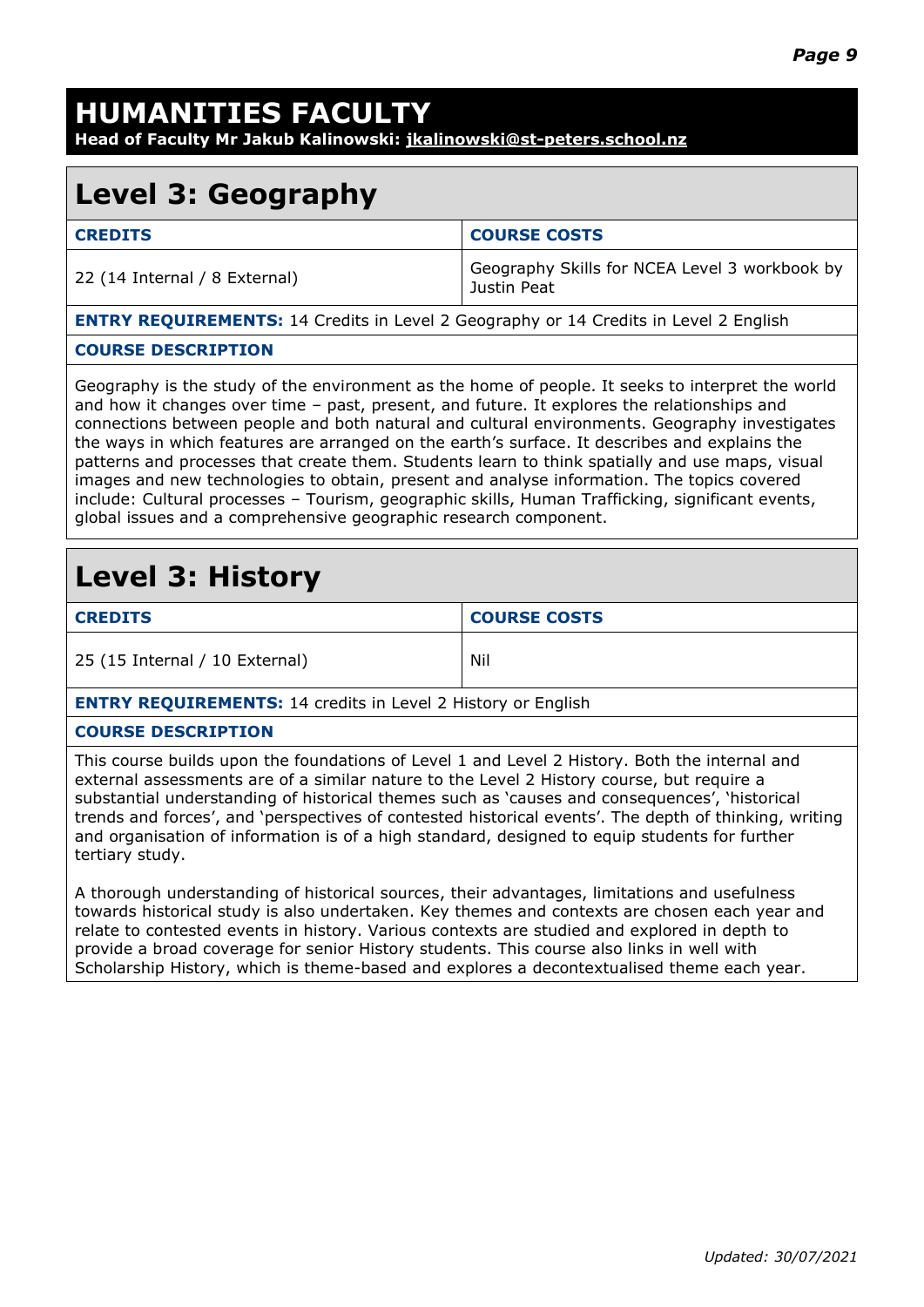### **LANGUAGES FACULTY Head of Faculty: Mrs Margaret Ubels-Rattray: [mubels@st-peters.school.nz](mailto:mubels@st-peters.school.nz)**

### **Level 3: Chinese**

| <b>CREDITS</b>                                                          | <b>COURSE COSTS</b>                                                                          | <b>LEADS INTO</b>                                                                 |
|-------------------------------------------------------------------------|----------------------------------------------------------------------------------------------|-----------------------------------------------------------------------------------|
| 24 (14 Internal/ 10<br>External)                                        | \$35 Language Perfect<br>Subscription,<br>HSK and AUT online course<br>(optional) costs vary | University Chinese papers<br>and possible scholarships<br>to Chinese universities |
| <b>ENTRY REQUIREMENTS:</b> 9 credits in Level 2 Chinese / IGCSE D grade |                                                                                              |                                                                                   |

#### **COURSE DESCRIPTION**

Year 13 Chinese is a 1 year bilingual course for both native speaker Chinese students wishing to improve their English skills and Chinese as a foreign language learners and is designed to help students to move with ease between the English and Chinese languages in complex situations. Students learn to communicate sophisticated information and opinions through more complex text types, exploring the views of others and developing and sharing personal perspectives. They are able engage in sustained conversation and write extended texts.

This course is flexible enough to recognize the different levels of English of the students and to allow new-arrival students to enter at various times of the year as they are integrated into mainstream classes. Students have the opportunity to do the 15 credit AUT course and HSK level3 or 4

This course is run concurrently with AS Chinese.

The assessments for NCEA Level 3 consist of 3 internal assessments (writing portfolio, a spoken presentation and a conversation/interaction portfolio) and 2 external assessments (a reading exam and a listening exam)

## **Level 3: French**

| <b>CREDITS</b>                                                                                                                                                         | <b>COURSE COSTS</b>                |  |
|------------------------------------------------------------------------------------------------------------------------------------------------------------------------|------------------------------------|--|
| 18 (8 Internal / 10 External)                                                                                                                                          | \$35 Language Perfect Subscription |  |
| <b>ENTRY REQUIREMENTS:</b> 9 credits in Level 2 French (including 1 external standard)                                                                                 |                                    |  |
| <b>COURSE DESCRIPTION</b>                                                                                                                                              |                                    |  |
| The course is designed to allow students to use French confidently in complex<br>situations. By the end of this course students will be able to initiate and sustain a |                                    |  |

conversation with a sympathetic native speaker. Students learn to communicate sophisticated information and opinions through more complex text types, exploring the views of others and developing and sharing personal perspectives. They are able engage in sustained conversation and write extended texts. This course is run concurrently with AS/A level French.

The assessments for NCEA Level 3 consist of a writing portfolio, a presentation, a reading exam and a listening exam. In addition students can do the speaking interaction portfolio at the HOF's discretion. (6 further credits) This is necessary for an Excellence endorsement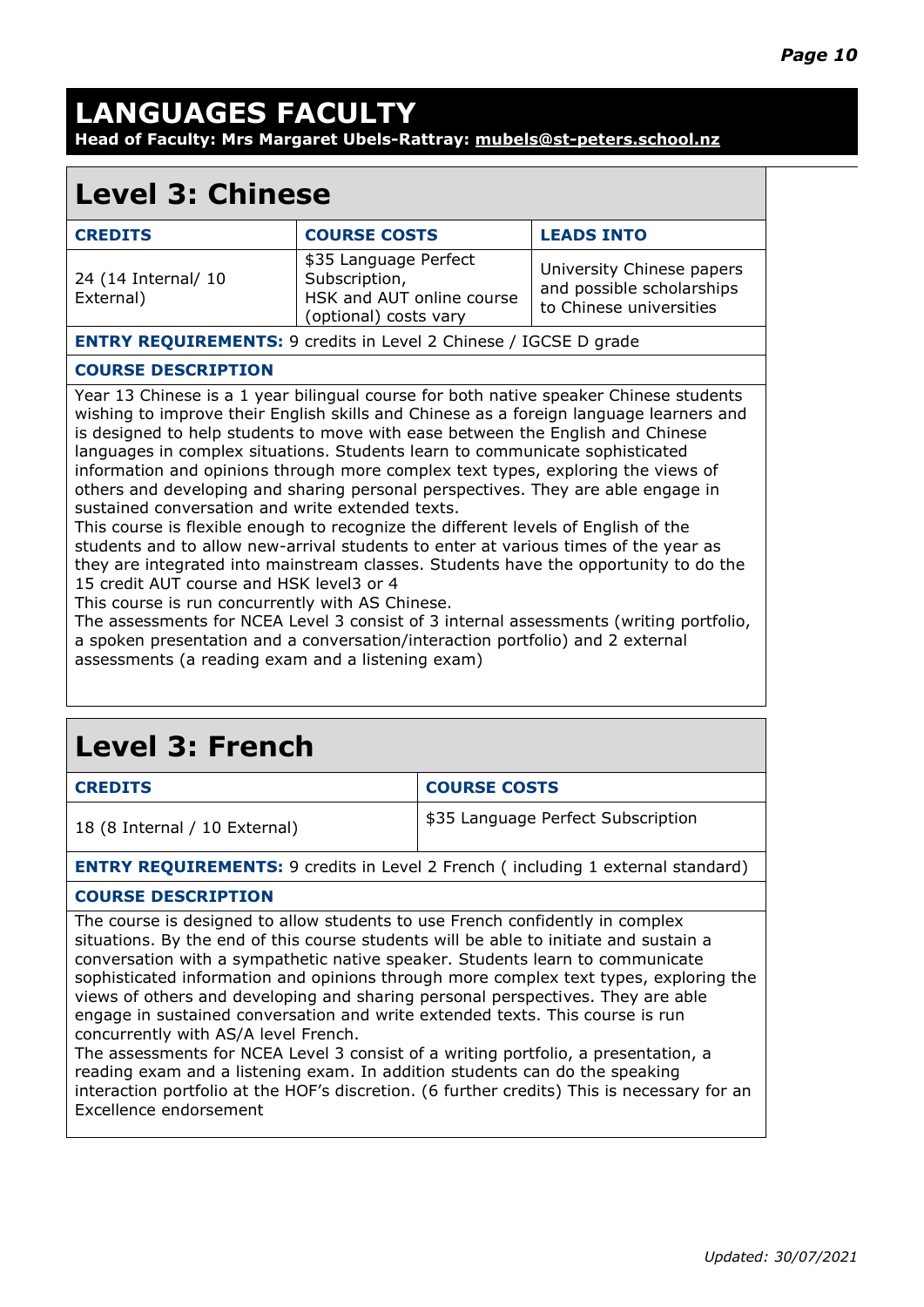### **Level 3: Spanish**

| <b>CREDITS</b>                                                                              | <b>COURSE COSTS</b>                |
|---------------------------------------------------------------------------------------------|------------------------------------|
| 18 (8 Internal/ 10 External) with a<br>possible extra 6 credits offered to able<br>students | \$35 Language Perfect Subscription |

**ENTRY REQUIREMENTS:** 9 credits in Level 2 Spanish (including 1 external standard

#### **COURSE DESCRIPTION**

The course is designed to allow students to use Spanish confidently in complex situations. By the end of this course students will be able to initiate and sustain a conversation with a sympathetic native speaker. Students learn to communicate sophisticated information and opinions through more complex text types, exploring the views of others and developing and sharing personal perspectives. They are able engage in sustained conversation and write extended texts. This course is usually run concurrently with AS/A level Spanish and with level 2 Spanish.

The assessments for NCEA Level 3 consist of a writing portfolio, a presentation, a reading exam and a listening exam. In addition, students can do the speaking interaction portfolio at the Teacher's discretion. (6 further credits) This is necessary for an Excellence endorsement

### **Level 3: Te Reo Māori**

| <b>CREDITS</b>                                                | <b>COURSE COSTS</b>                |  |
|---------------------------------------------------------------|------------------------------------|--|
| 22 (16 Internal/ 6 External)                                  | \$35 Language Perfect Subscription |  |
| <b>ENTRY REQUIREMENTS: 10 Credits in Level 2 Te Reo Māori</b> |                                    |  |
| <b>COURSE DESCRIPTION</b>                                     |                                    |  |

Level 3 Te Reo builds on what was learnt in previous years. Students will be able to participate in general conversations n Te Reo and be able to explain and discuss their own ideas using Te Reo Maori creatively. They are able to understand and express their own opinions about social and political issues in Aotearoa. The assessment consists of 3 internal portfolios ( 2 assessments each in Whakarongo, Kōrero and Writing) and 1 external examination ( Pānui)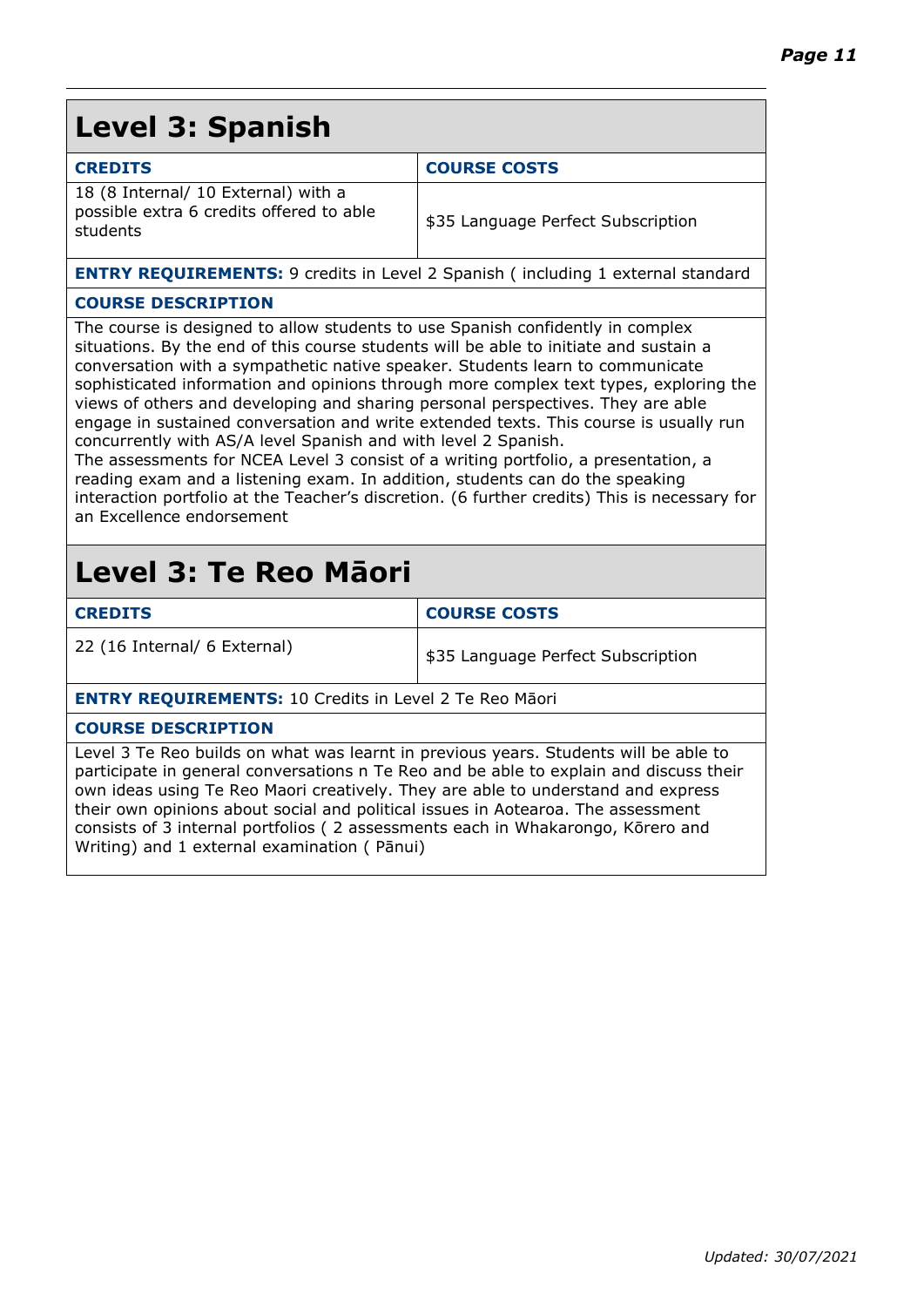### **MATHEMATICS FACULTY**

**Head of Faculty: Mr Matt Bindon: [mbindon@st-peters.school.nz](mailto:kheeney@st-peters.school.nz)**

## **Level 3: Mathematics with Calculus**

| <b>CREDITS</b>                                                             | <b>COURSE COSTS</b> |  |
|----------------------------------------------------------------------------|---------------------|--|
| 26 (9 Internal / 17 External)                                              | Nil                 |  |
| <b>ENTRY REQUIREMENTS: 16 Credits in Level 2 Mathematics with Calculus</b> |                     |  |
| <b>COURSE DESCRIPTION</b>                                                  |                     |  |

The course includes the following topics: Algebra of Complex numbers, Geometry of conic sections, Trigonometry, Differentiation methods, Integration methods and Critical Path Analysis.

### **Level 3: Mathematics with Statistics**

| <b>CREDITS</b>                                                                                                        | <b>COURSE COSTS</b> |  |
|-----------------------------------------------------------------------------------------------------------------------|---------------------|--|
| 22 (18 Internal / 4 External)                                                                                         | Nil                 |  |
| <b>ENTRY REQUIREMENTS: 12 credits in Level 2 Mathematics with Calculus or Level 2 Mathematics</b><br>with Statistics. |                     |  |
| <b>COURSE DESCRIPTION</b>                                                                                             |                     |  |
| This course includes the following topics: Linear Programming, investigating Bivariate Data,                          |                     |  |

Simultaneous Equations, Time Series, Statistical Inference and Probability.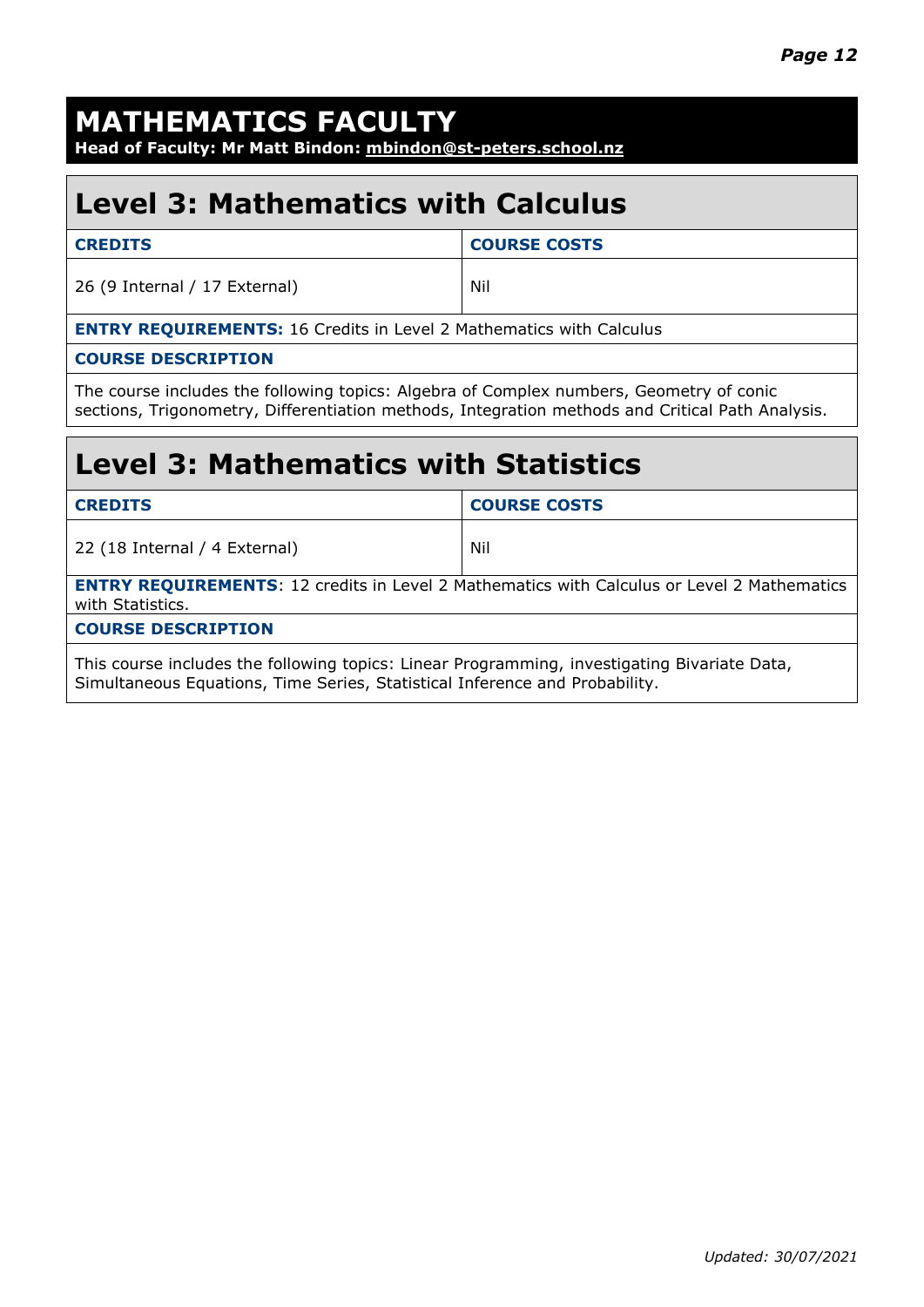### **MUSIC FACULTY**

**Head of Faculty: Ms Elinora Iversen: [eiversen@st-peters.school.nz](mailto:eiversen@st-peters.school.nz)**

### **Level 3: Music**

| Nil<br>24 -34 (20-30 Internal/4 External) | <b>CREDITS</b> | <b>COURSE COSTS</b> |
|-------------------------------------------|----------------|---------------------|
|                                           |                |                     |

**ENTRY REQUIREMENTS:** 14 Credits in Level 2 Music, an ability to read music and perform on an instrument equivalent to Grade 4

#### **COURSE DESCRIPTION**

This course is designed to allow students to further develop practical and/or theoretical music skills by choosing internals suited to their abilities. Students can choose performance based internals as a solo, ensemble or on a second instrument; composing internals requiring students to compose original pieces or songs, as well as research and theory based papers.

### **PHYSICAL EDUCATION FACULT**

**Head of Faculty: Mr Andrew Illman, [aillman@st-peters.school.nz](mailto:aillman@st-peters.school.nz)**

### **Level 3: Academic Physical Education**

| <b>CREDITS</b>                                                           | <b>COURSE COSTS</b> |  |
|--------------------------------------------------------------------------|---------------------|--|
| 19 (19 Internal)                                                         | \$150               |  |
| <b>ENTRY REQUIREMENTS: 14 Credits in Level 2 PE including 2.2 or 2.5</b> |                     |  |
| ------------------                                                       |                     |  |

#### **COURSE DESCRIPTION**

A course that takes prior knowledge and understanding of Exercise Physiology, Biomechanics and Sociological themes to a deeper level of critical thinking. Building on this understanding, students are expected to attack global issues, research and methods to challenge the traditional views. Critical thinking at this level allows students to contend and oppose, creating their own conclusions and responses to issues and ideas in society today.

#### **Achievement standard 3.1 - Well- being -Identity**

Evaluate physical activity experiences to devise strategies for lifelong well-being.

#### **Achievement standard 3.5 – Corruption in sport**

Examine a current physical activity event, trend or issue and its impact on New Zealand Society.

#### **Achievement standard 3.4 - Tough guy**

Sport in an applied setting Demonstrate quality performance of a physical activity in an applied setting

#### **Achievement standard 3.3 – Golf**

Performance programme Evaluate the effectiveness of a performance improvement programme

#### **Achievement standard 3.2 - Biomechanics ( Golf )**

Analyse a physical skill performed by self or others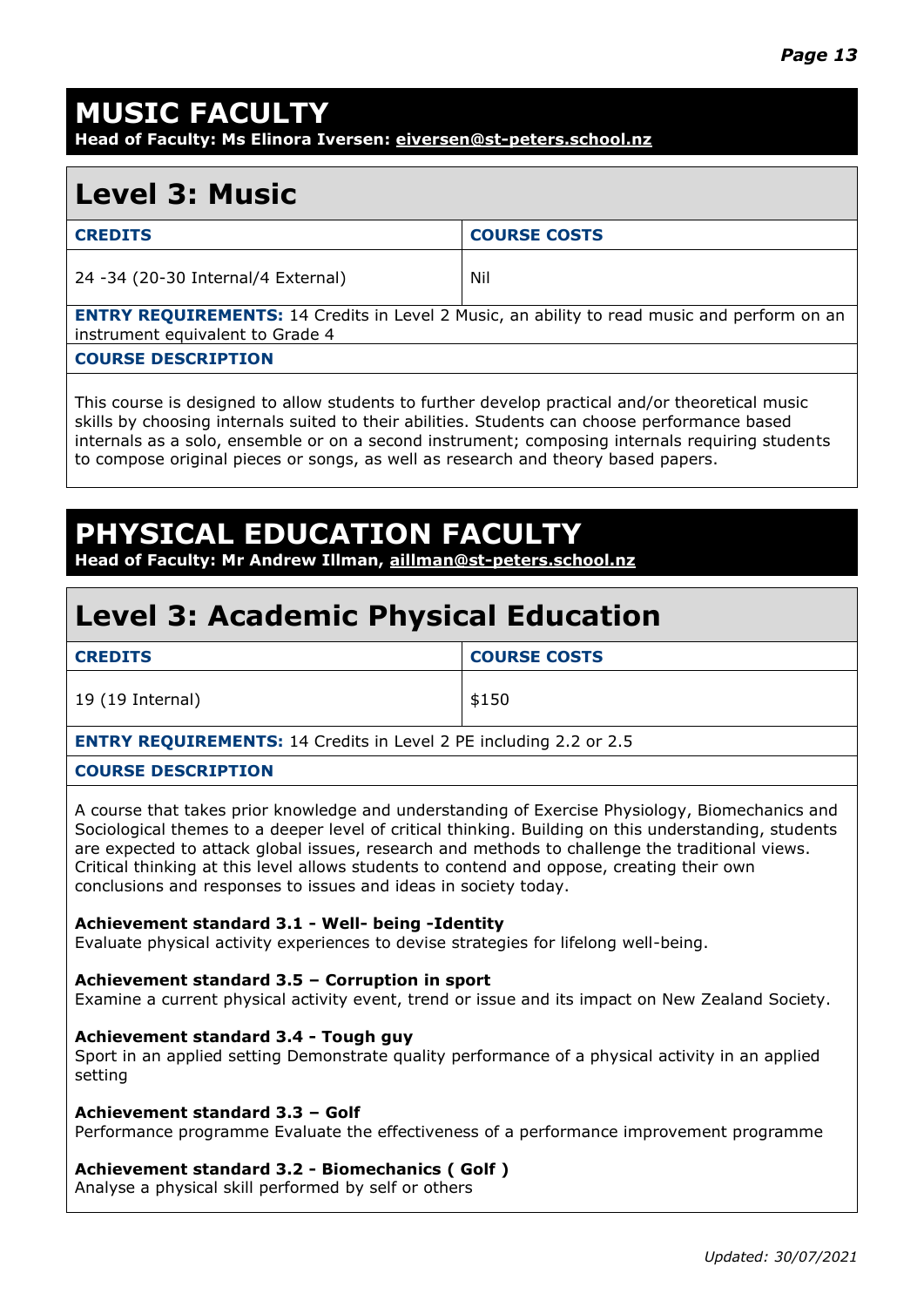### **SCIENCE FACULTY**

**Head of Faculty: Mr Kevin Barker: [kbarker@st-peters.school.nz](mailto:kbarker@st-peters.school.nz)**

### **Level 3: Biology**

**CREDITS COURSE COSTS** 20 (7 Internal / 13 External)  $\frac{1}{35}$  (Manuals), \$40 for 2x Field trips

**ENTRY REQUIREMENTS:** 14 credits in Level 2 Biology, this must include an external standard **COURSE DESCRIPTION**

Level 3 NCEA Biology is a course which builds on Level 2 NCEA Biology.

This course is based on 2 internal and 3 external Biology Achievement Standards. It is aimed to prepare students for tertiary study in Biology. One field trip involves an ecological survey of a stream and the other involves a trip to the Auckland Zoo to learn about primate evolution. Both of which are essential.

# **Level 3: Chemistry**

**CREDITS COURSE COSTS** 21 (6 Internal / 15 External)  $|$ \$35 (Manuals)

**ENTRY REQUIREMENTS:** 14 credits in Level 2 Chemistry

**COURSE DESCRIPTION**

Level 3 NCEA Chemistry is a course which builds on Level 2 NCEA Chemistry.

This course will be based on internal and external Chemistry Achievement Standards. It is aimed to prepare students for tertiary study in Chemistry.

### **Level 3: Physics**

| <b>CREDITS</b>                | <b>COURSE COSTS</b>                   |
|-------------------------------|---------------------------------------|
| 22 (6 Internal / 16 External) | \$45 for Internal and external SCIPAD |

**ENTRY REQUIREMENTS:** 14 or more credits in Level 2 Physics. This must include passing the two external standards AS91171 Mechanics and AS91172 Electricity and electromagnetism. An external pass is also required from Level 2 Mathematics, AS91261 Algebraic methods and/or AS91262 Calculus methods.

#### **COURSE DESCRIPTION**

Level 3 NCEA Physics is a course which builds on Level 2 NCEA Physics. This demanding course has 23 available credits over 5 achievement standards. The internal achievement standards include a 3 credit research based standard and a 3 credit standard on Modern Physics. Three external standards are sat in November. The final external standards assess knowledge on Mechanics, Electromagnetism and Waves.

**It is recommended students also take Level 3 Calculus.**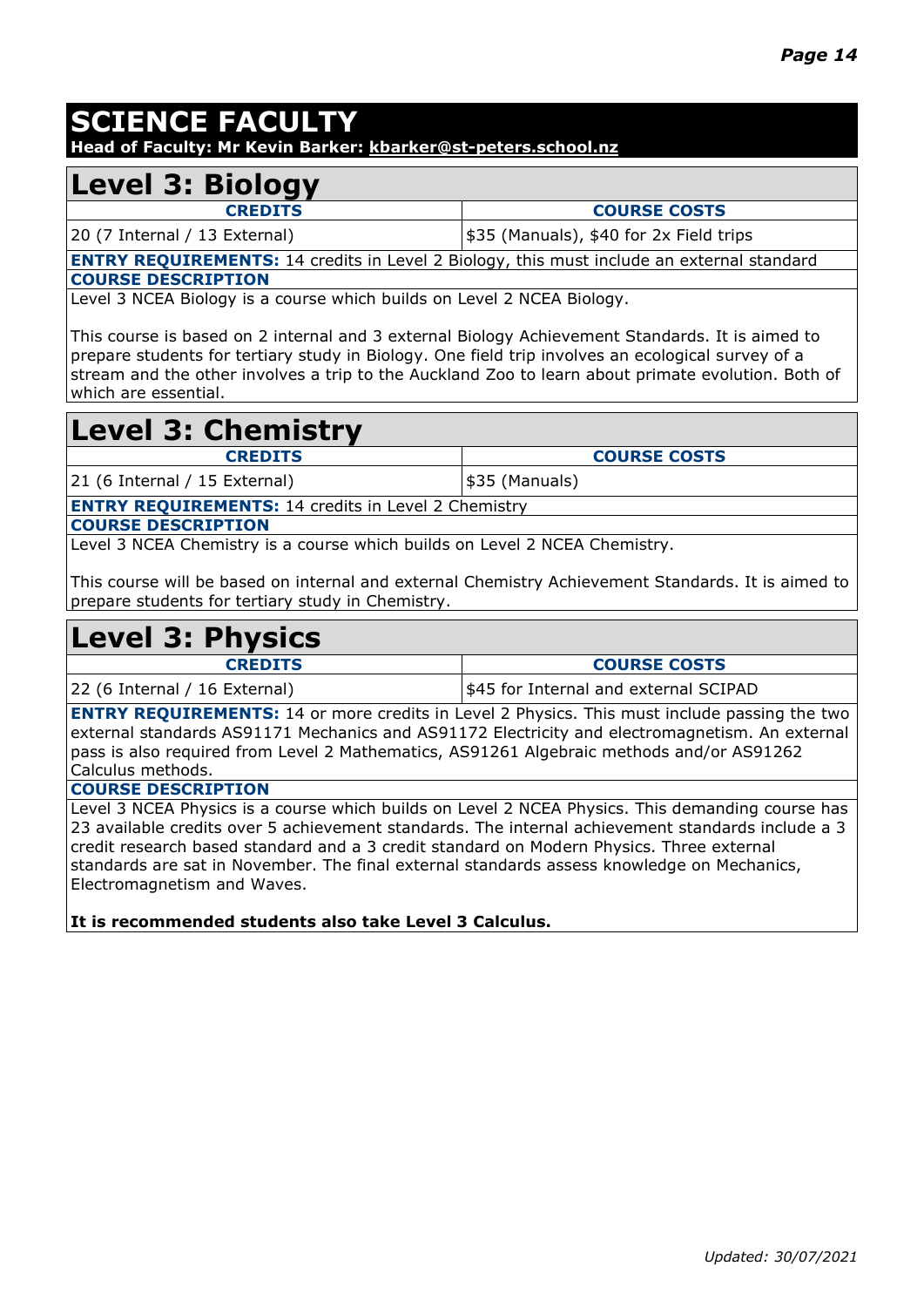## **TECHNOLOGY FACULTY**

**Head of Faculty: Mr Jono Bay [jbay@st-peters.school.nz](mailto:jbay@st-peters.school.nz)**

### **Level 3: Design & Visual Communication (DVC)**

| <b>CREDITS</b>                | <b>COURSE COSTS</b> |
|-------------------------------|---------------------|
| 20 (16 Internal / 4 External) | \$140               |

**ENTRY REQUIREMENTS:** 16 Credits in Level 2 DVC, successful completion of AS91341 or AS91342, and AS91337.

#### **COURSE DESCRIPTION**

This course provides students with the opportunity to undertake the design process in an individualised way. Students are tasked with creating their own design brief and exploring this through the lens of graphics practice.

Students will utilise the skills and technology they have learnt throughout their time in DVC to complete an architectural or spatial design project.

Level 3 will give students the opportunity to further their knowledge of design; apply sketching, rendering, modelling, and computer skills at a higher level. The aim of the course is to provide students a platform to develop a personal design portfolio which can be used for tertiary applications. Student require their own personal laptop for this course.

## **Level 3: Hard Materials (Trades)**

| <b>CREDITS</b> | <b>COURSE COSTS</b>                                                 |
|----------------|---------------------------------------------------------------------|
| -27            | \$160 (This includes all workbooks and<br>materials for the course) |

**ENTRY REQUIREMENTS:** A minimum of 15 credits achieved for Level 2 Hard Materials

#### **COURSE DESCRIPTION**

This BCITO course consists of Building and Construction Unit Standards, including both theoretical knowledge and practical projects. At all times the practical results produced by the students mesh with the course's theory content. The student outcomes are designed in such a way as to give them the full number of specific Carpentry training learning opportunities at level 3.

The Unit Standards covered are:

- Undertake a Stage 3 BCATS project
- Select, use, and maintain tools, equipment and machinery for a Stage 3 BCATS project
- Communicate and work collaboratively in a Stage 3 BCATS project
- Follow safe workplace practices, and contribute to a health and safety culture, in a BCATS environment
- Demonstrate Knowledge of Carpentry Hand Tools